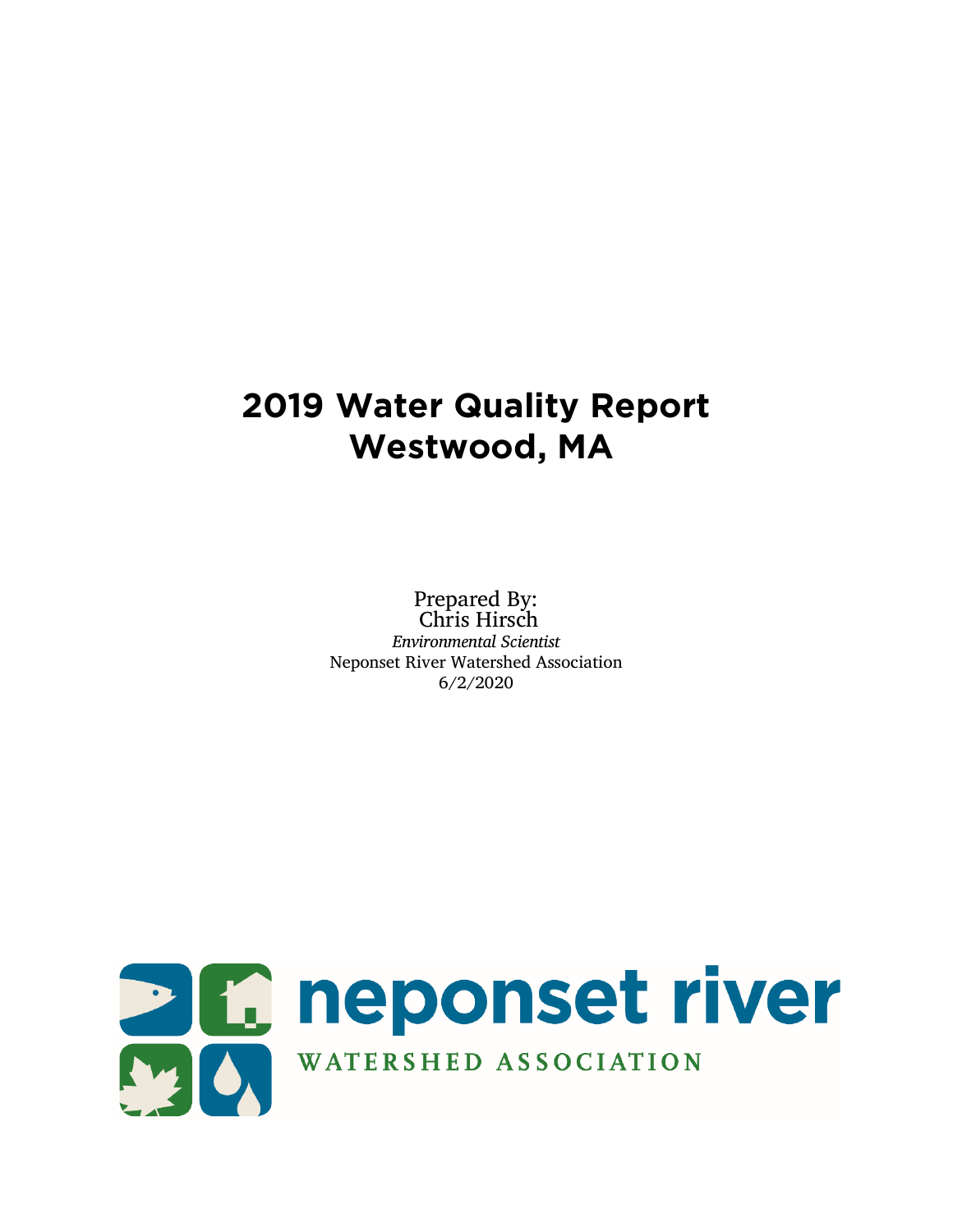#### Introduction:

The Neponset River Watershed Association (NepRWA) has been collecting water quality data in Westwood and throughout the Neponset River watershed since 1996. Samples are collected by volunteers through the Citizen Water Monitoring Network (CWMN) and by NepRWA staff through the Hotspot program.

There are three permanent CWMN stations within and bordering the town of Westwood; one on Mill Brook, one on Purgatory Brook, and one on the Neponset River. CWMN stations are sampled once per month between May and October. Waterbodies in Westwood are tested for *E.coli*, total phosphorus, pH, dissolved oxygen, and temperature. Select sites may also be tested for ortho-phosphate, total nitrogen, ammonia, and chlorophyll a. Hotspots are tested for *E.coli*, ammonia, and surfactants. The parameters discussed in this report are limited to those that are tested at every site.

The data gathered by CWMN volunteers are used to track the health of the Neponset River and its tributaries, and to locate pollution hotspots for follow-up sampling. Hotspot sampling in Westwood occurred in Purgatory Brook. The goal of the Hotspot sampling was to locate potential sources of sewage contamination.

This report is intended to provide a summary and interpretation of the results from CWMN 2019 and subsequent Hotspot sampling. The raw water quality data are available upon request.



**Figure 1: CWMN sampling sites within Westwood, MA**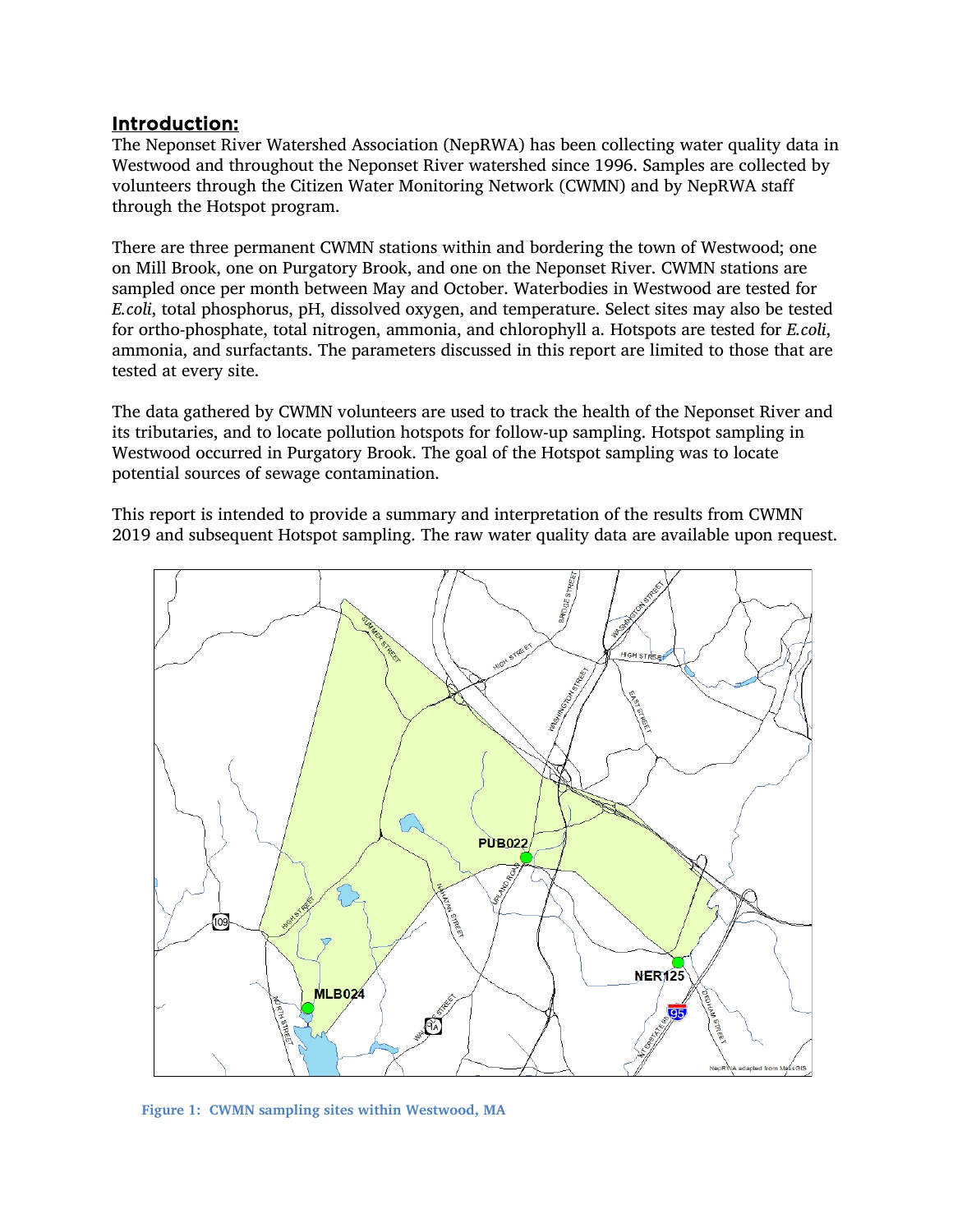# Westwood Water Quality Analysis

## E.coli

*E.coli* bacteria are used to assess a waterbody's suitability for human contact during recreational activities. They are often used as indicators of the presence of other, more dangerous pathogens associated with human and animal waste. In Massachusetts there are two criteria for what is considered an acceptable level of *E.coli* within a Class B waterbody. For primary recreation (swimming)no single sample shall exceed 235 Colony Forming Units (CFU) per 100 ml, and/or the geometric mean of at least 5 samples taken within the same season shall not exceed 126 CFU/100ml. For secondary recreation (boating), the geometric mean of at least 5 samples taken within the same season shall not exceed 630 CFU/100ml.



**Figure 2: This Chart depicts the ten-year trend of** *E.coli* **Geometric means of at least five samples in Westwood, Massachusetts.** 

*E.coli* levels were better in 2019 than they were in 2018. Mill Brook met the primary contact standard in 2019, while Purgatory Brook and the Neponset River at Dedham Street only met the secondary contact standard. However, Purgatory Brook and Mill Brook were much improved over last year. The trend line in Figure 2 suggests that *E.coli* concentrations in Purgatory Brook have increased over the past 10 years. However, the slope of the trend line appears to be driven by two exceptionally bad years in 2016 and 2018. Most years appear to center around 200 CFU/100ml.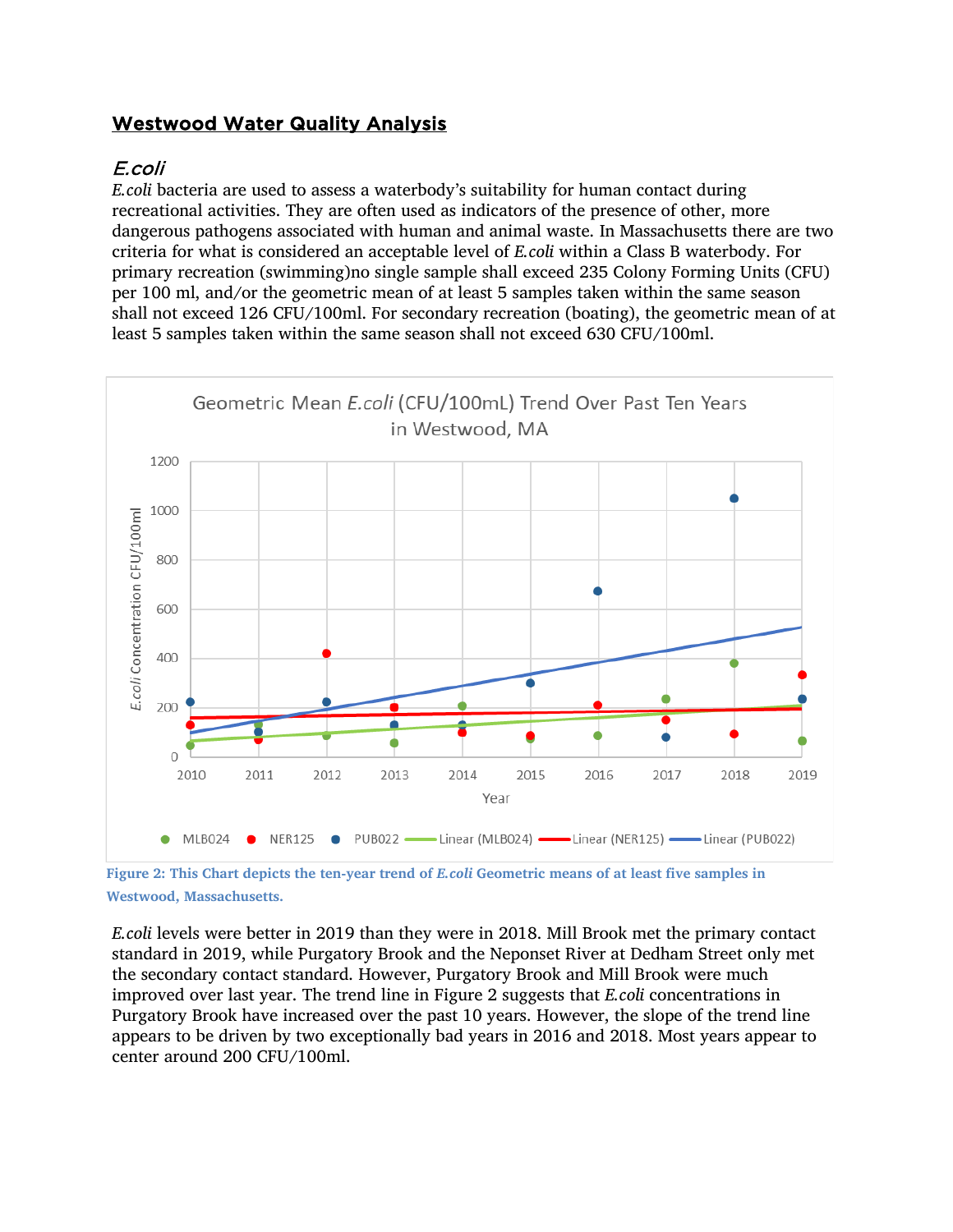*E.coli* concentrations in Purgatory Brook were much lower than last year, meeting the secondary contact standard in 2019. There is a lot of year-to-year variability in E.coli levels in Purgatory Brook. One possible explanation is the strong influence of stormwater runoff on the brook's water quality. Table 3 shows the correlation of wet weather and *E.coli* levels in Purgatory Brook in 2019.

Over the past decade, Mill Brook has met boatable standards every year, and has met swimmable standards all but 4 years. E.coli concentrations have remained relatively constant over the past decade. The slight positive slope appears to be driven by the abnormally high concentrations in 2018. *E.coli* concentrations returned to swimmable in 2019.

Finally, *E.coli* concentrations have remained somewhat constant in the Neponset mainstem at Dedham St. over the past decade. Unfortunately, *E.coli* concentrations were higher than usual in 2019. Table 1 suggests that E.coli values in 2019 are about twice the 10 year average for that site.

**Table 1: Geometric mean of** *E.coli* **concentrations (MPN/100mL) for at least five samples 2019 vs previous 9 year average**

| Site ID       | <b>Average Geometric Mean of</b><br>E.coli (CFU/100mL) 2010-2018 | Geometric mean of E.coli<br>concentrations (CFU/100mL) 2019 |
|---------------|------------------------------------------------------------------|-------------------------------------------------------------|
| <b>MLB024</b> | 144                                                              | 63                                                          |
| <b>NER125</b> | 16                                                               | -332                                                        |
| <b>PUB022</b> | 322                                                              | 234                                                         |

One major source of *E.coli* contamination is stormwater runoff. Improper disposal of pet waste in the street, on lawns, and in catch basins is the most common source of *E.coli* in stormwater. However, some *E.coli* may also be the result of naturally occurring wildlife waste. Nonstructural BMPs that educate citizens about proper pet waste disposal, and regular cleaning of catch basins should help reduce *E.coli* loads. Infiltration BMPs are also highly effective in reducing *E.coli* loading before it reaches a waterbody, so building those types of BMPs should be prioritized when possible.

Table 2 below shows a strong positive correlation between *E.coli* concentrations and wet weather. However, it is worth noting that even during dry weather in 2019, NER125 and PUB022 had *E.coli* concentrations that were higher than the 10-year average (see Table 1).

**Table 2:** *E.coli* **concentrations (CFU/100ml) during wet vs dry weather for** *E.coli* **in Westwood, MA for 2019**

| Weather       | <b>Total Number of Samples</b><br>2019 | <b>Geometric Mean E.coli Conc.</b><br>(cfu/100ml) |
|---------------|----------------------------------------|---------------------------------------------------|
| <b>MLB024</b> |                                        |                                                   |
| Dry           |                                        | 187                                               |
| Wet           | 4                                      | 272                                               |
| <b>NER125</b> |                                        |                                                   |
| Dry           | າ                                      | 259                                               |
| Wet           | 4                                      | 542                                               |
| <b>PUB022</b> |                                        |                                                   |
| Dry           |                                        | 388                                               |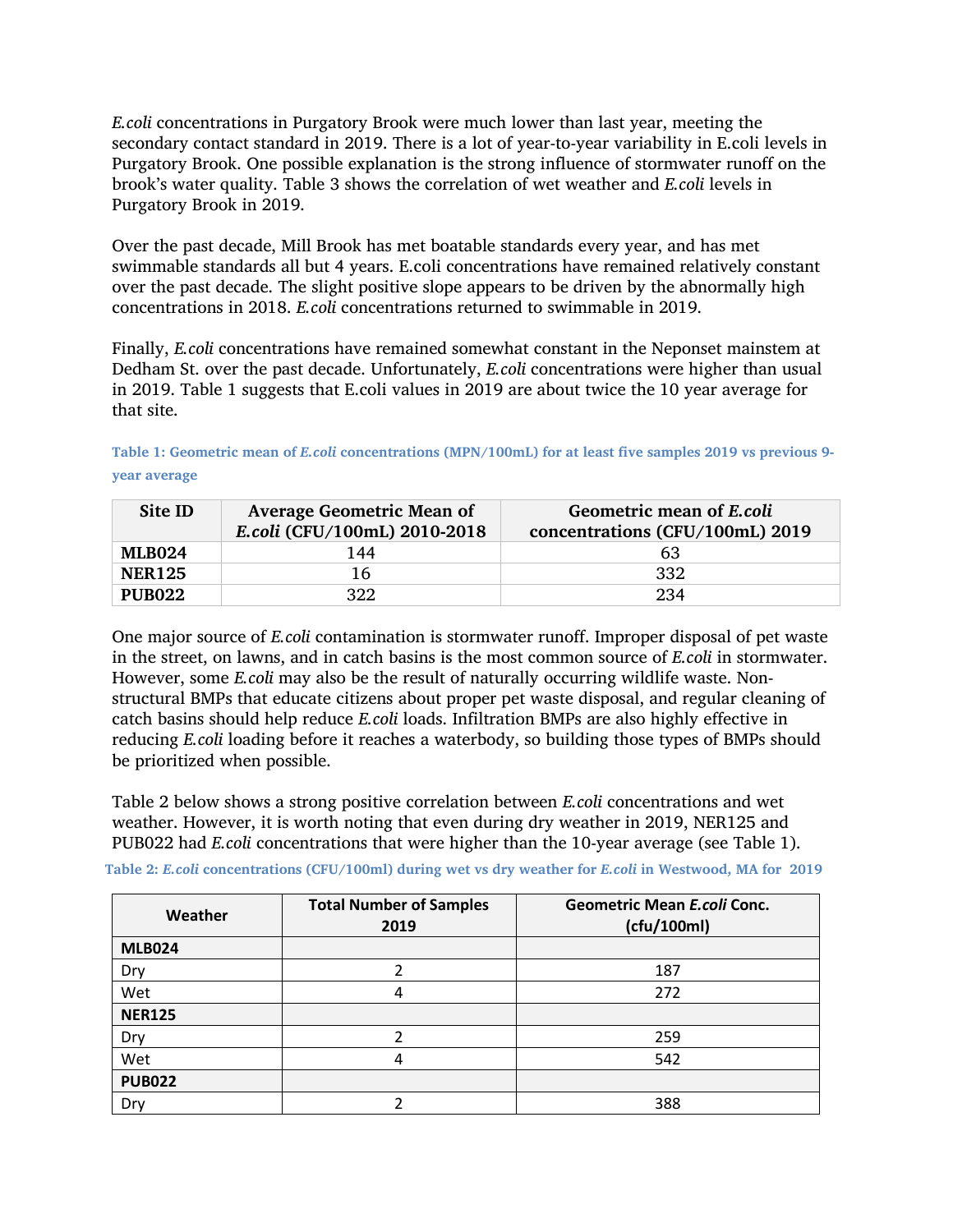| We1<br>. .<br>. .<br>---- |
|---------------------------|
|---------------------------|

#### Phosphorus

Phosphorus is often the limiting nutrient in freshwater aquatic ecosystems, meaning that the amount of available phosphorus in any given waterbody is directly linked to that waterbody's ability to support vegetation. This is important because too much phosphorus can lead to too much vegetation, especially algae which utilize phosphorus suspended in the water column. This process is called eutrophication. Eutrophication can result in crashes of dissolved oxygen (a critical resource required by all aquatic animals), unsightly and strong-smelling algal blooms, destruction of important subaquatic plant communities through reduced light penetration, and harmful cyanobacteria blooms that can be toxic to humans and pets.

The state of Massachusetts does not provide numerical phosphorus standards for classification of water quality impairments. Instead MassDEP uses a narrative standard that includes the EPA gold book standard as well as dissolved oxygen problems and recorded presence of algal blooms. For the purpose of this report, we only used the EPA gold book standard to assess the presence of a phosphorus problem. We don't record algae data, and phosphorus typically affects dissolved oxygen levels in ponds which we don't sample regularly in Westwood. The gold book standard states that Total Phosphorus levels should not exceed 0.025mg/l in ponds and 0.05 mg/l in streams.

Phosphorus loading can come from several sources including stormwater runoff, particularly runoff loaded with sediment or from over-fertilized lawns. Fallen leaves, especially those fallen on impervious surfaces, concentrated in gutters, illegally dumped in riparian zones, or collected in catch basins, can also contribute to phosphorus loading in stormwater. There are also common sources of phosphorus loading that are not associated with stormwater runoff, including improperly maintained septic systems, illicit discharges, and internal loading through the release of phosphorus from sediments and dead aquatic plant material.

| Site ID       | Dry Weather $(mg/L)$ | Wet Weather $(mg/L)$ | Combined $(mg/L)$ |
|---------------|----------------------|----------------------|-------------------|
| <b>MLB024</b> | 0.05957              | 0.06151              | 0.06087           |
| <b>NER125</b> | 0.06413              | 0.05262              | 0.05645           |
| <b>PUB022</b> | 0.08089              | 0.09711              | 0.09062           |

**Table 3: Average Total Phosphorus concentrations during varying weather in Westwood 2019**

The data in table 3 suggest that phosphorus was an issue at all sites in Westwood in 2019. Phosphorus was particularly an issue at Purgatory Brook. Recent construction and riparian clearing at 427 Washington Street may have contributed to the high phosphorus concentrations. Concentrations at NER125 were higher during dry weather, suggesting that internal loading of phosphorus or faulty septic systems may be the dominant pathway for the nutrients.

Structural and non-structural BMPs could help to reduce the concentrations of phosphorus found locally. Educating residents and business owners about the proper disposal of yard waste, proper use of fertilizers, and keeping gutters clean will help address this issue. Other non-structural BMPs such as street vacuuming and regular catch basin cleaning will also help.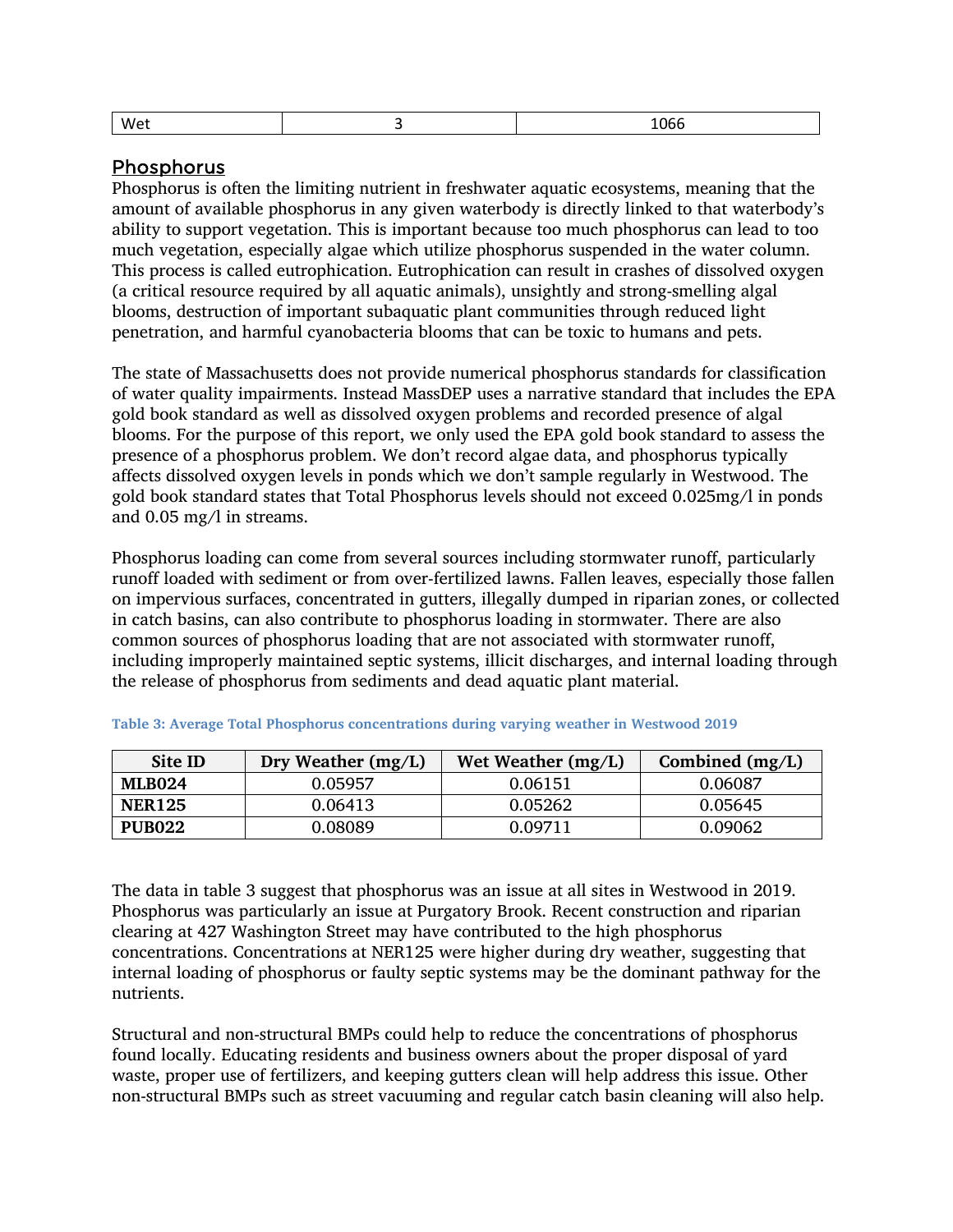Finally, structural BMP's that collect and filter out phosphorus before it reaches a water body would have a large positive impact on water quality.

#### pH

pH is a measure of how acidic or basic something is. The pH of a waterbody is an important factor of habitat quality for aquatic life since water that is too acidic or too basic can be toxic. The pH of a waterbody also influences the behavior of nutrients, determining whether they will be available for plants to utilize. The state of Massachusetts determined that the healthy range of pH is 6.5-8.3.

| <b>Site ID</b> | Max pH | Min pH | Average pH |
|----------------|--------|--------|------------|
| <b>MLB024</b>  | 7.54   | 6.69   | 7.23       |
| <b>NER125</b>  | 77     | 6.9    | 7.16       |
| <b>PUB022</b>  | 7.53   | 6 79   | 7.09       |

**Table 4: Summary of pH values in Westwood 2019**

The data in table 4 suggest that pH was consistently within a healthy range in 2019. pH is often influenced by bedrock characteristics, groundwater seepage, acid rain, or heavy loading of tannin rich leaves/needles.

#### Dissolved Oxygen:

Adequate levels of dissolved oxygen (DO) are necessary to support many aquatic insects, fish and mollusks. These animals utilize dissolved oxygen to breathe. The state of Massachusetts determined that dissolved oxygen levels below 5 mg/L are considered stressful to aquatic organisms. The table below shows the DO data collected by CWMN volunteers in 2019

#### **Table 5: Summary dissolved oxygen concentrations in Westwood 2019**

| Site ID       | Max DO | Min DO | Dissolved Oxygen (mg/L) |
|---------------|--------|--------|-------------------------|
| <b>MLB024</b> | 9.68   | 6.21   | 8.02                    |
| <b>NER125</b> |        | 3.64   | 4.94                    |
| <b>PUB022</b> | 9.27   | 7.87   | 8.51                    |

Dissolved oxygen levels were excellent in Mill Brook and Purgatory Brook in 2019 but were less than ideal in the Neponset River. Dissolved oxygen was below 5 mg/L in June, July and October of 2019. The deeper and slower moving water of the Neponset was likely driving some of the dissolved oxygen issues there. Warmer water has less capacity to hold dissolved oxygen than colder water, and there are several impoundments upstream in Walpole that may be heating the water before it reaches Westwood. Other factors that affect water temperature are lack of canopy and shading, flow rate, water depth and volume, season, and ground water seepage.

### **Conclusion**